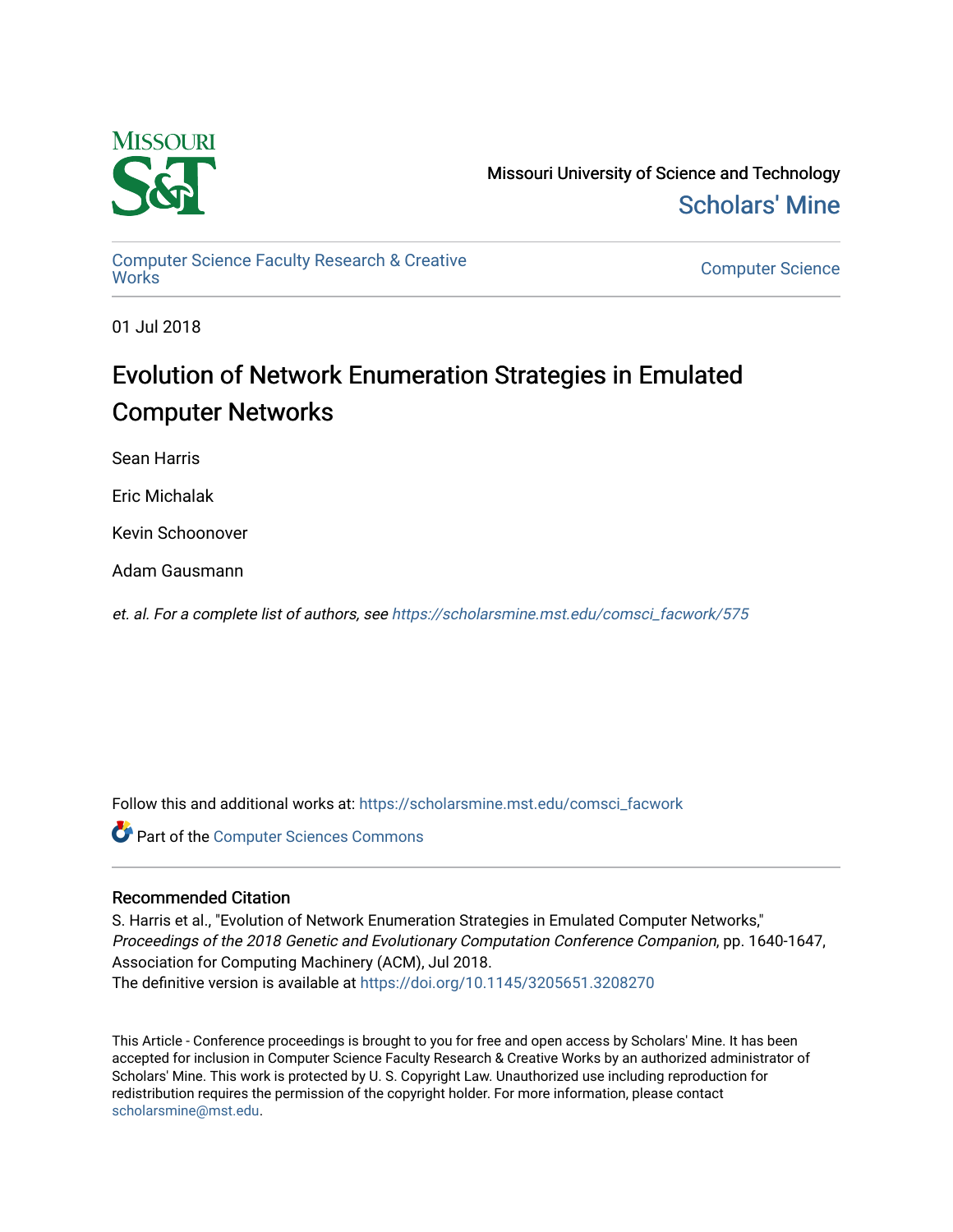## Evolution of Network Enumeration Strategies in Emulated Computer Networks

Sean Harris Department of Computer Science Missouri University of Science and Technology snhcn6@mst.edu

Adam Gausmann Department of Computer Science Missouri University of Science and Technology ajgq56@mst.edu

Dr. Daniel Tauritz Department of Computer Science Missouri University of Science and Technology dtauritz@acm.org

## ABSTRACT

Successful attacks on computer networks today do not often owe their victory to directly overcoming strong security measures set up by the defender. Rather, most attacks succeed because the number of possible vulnerabilities are too large for humans to fully protect without making a mistake. Regardless of the security elsewhere, a skilled attacker can exploit a single vulnerability in a defensive system and negate the benefits of those security measures. This paper presents an evolutionary framework for evolving attacker agents in a real, emulated network environment using genetic programming, as a foundation for coevolutionary systems which can automatically discover and mitigate network security flaws. We examine network enumeration, an initial network reconnaissance step, through our framework and present results demonstrating its success, indicating a broader applicability to further cyber-security tasks.

## CCS CONCEPTS

• Security and privacy  $\rightarrow$  Network security; • Computing  $methodologies \rightarrow Genetic programming;$ 

#### **KEYWORDS**

Network security, network emulation, genetic programming

© 2018 Copyright held by the owner/author(s). Publication rights licensed to Association for Computing Machinery.

ACM ISBN 978-1-4503-5764-7/18/07. . . \$15.00

<https://doi.org/10.1145/3205651.3208270>

Eric Michalak Los Alamos National Laboratory emichalak@lanl.gov

Hannah Reinbolt Department of Computer Science Missouri University of Science and Technology hmrvg9@mst.edu

Chris Rawlings Los Alamos National Laboratory crawlings@lanl.gov

Kevin Schoonover Department of Computer Science Missouri University of Science and Technology ksyh3@mst.edu

Joshua Herman Department of Computer Science Missouri University of Science and Technology jjhf39@mst.edu

Aaron Scott Pope Department of Computer Science Missouri University of Science and Technology aaron.pope@mst.edu

#### ACM Reference format:

Sean Harris, Eric Michalak, Kevin Schoonover, Adam Gausmann, Hannah Reinbolt, Joshua Herman, Dr. Daniel Tauritz, Chris Rawlings, and Aaron Scott Pope. 2018. Evolution of Network Enumeration Strategies in Emulated Computer Networks. In Proceedings of Genetic and Evolutionary Computation Conference Companion, Kyoto, Japan, July 15–19, 2018 (GECCO '18 Companion), [8](#page-8-0) pages.

<https://doi.org/10.1145/3205651.3208270>

## 1 INTRODUCTION

As computer networks have grown to encompass increasingly large quantities of sensitive applications, data, and critical infrastructure, their security has become increasingly paramount [\[22\]](#page-8-1). Investigations of high-profile breaches frequently report that the cause was a serious flaw or oversight in some aspect of security [\[21\]](#page-8-2). Consequently, offensive security in the form of penetration testing has become a six hundred million dollar industry [\[13\]](#page-8-3), demonstrating that modern network defense strategies must be proactive. Unfortunately, the attack surface area and thus the number of attack strategies is extremely high for a large computer network, and organizations are temporally and financially resource restricted. To combat these restrictions, we propose a framework to facilitate automated, intelligent network penetration testing and vulnerability discovery to be used in addition to professional penetration testing.

One possible method for automating this is through coevolution of strategies for attacker and defender agents on a copy of the network. Our framework allows strategies for attacking a computer network to be evolved, letting attacker agents adapt to exploit weaknesses in a network or in a defensive strategy. Similarly, a population of defender agents could be evolved to develop strategies to modify the network and make it more secure, or make active responses during an attack. Work such as that of Rush et al. [\[20\]](#page-8-4) has previously attempted this on simulated networks, but the reduction

Publication rights licensed to ACM. ACM acknowledges that this contribution was authored or co-authored by an employee, contractor or affiliate of the United States government. As such, the Government retains a nonexclusive, royalty-free right to publish or reproduce this article, or to allow others to do so, for Government purposes only.

GECCO '18 Companion, July 15–19, 2018, Kyoto, Japan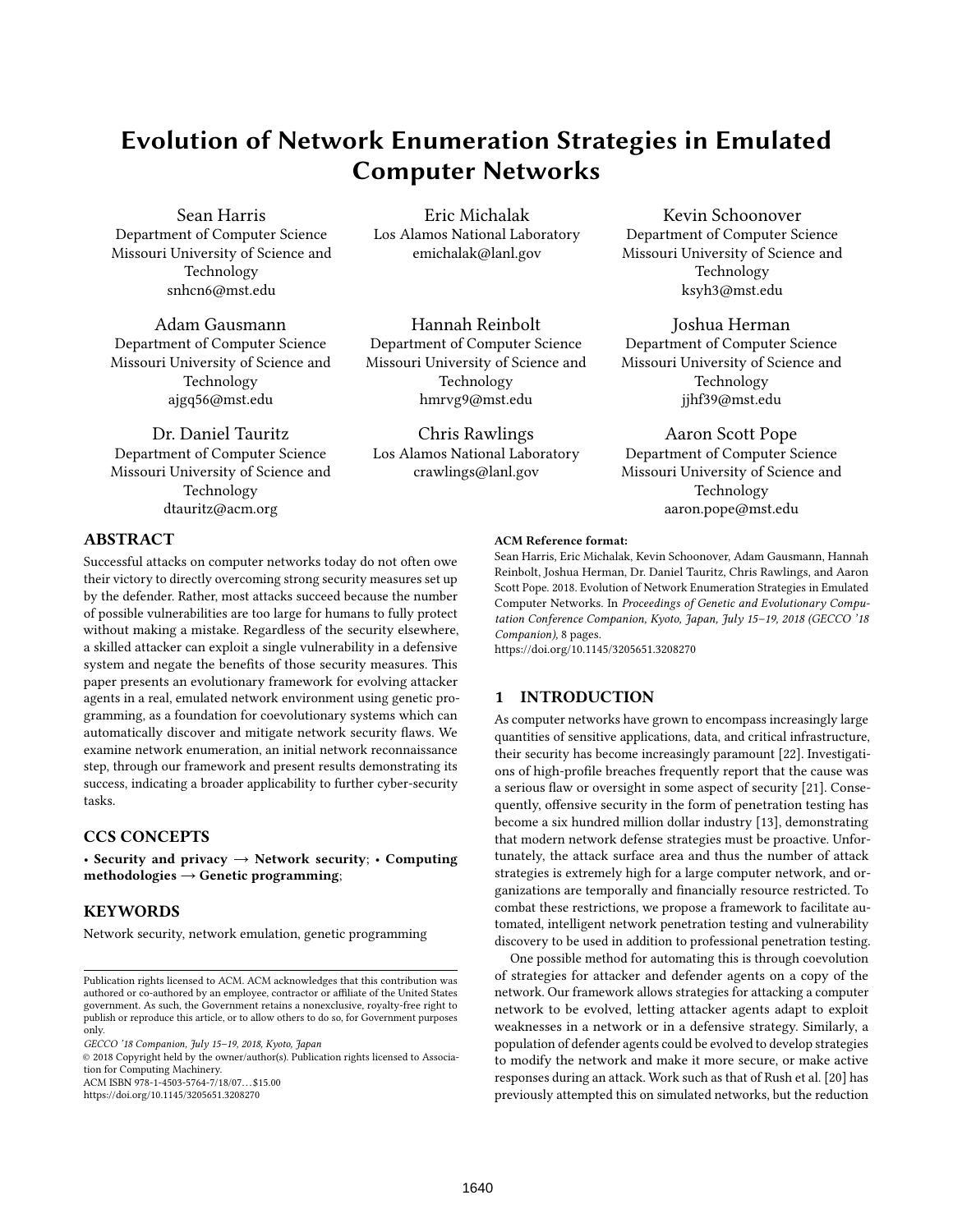in fidelity that a simulation has compared to the complex behavior of a real network means that any results might not transfer well to the real world. Further, different simulations focus on different aspects of computer networks, and there is no standard simulator for cybersecurity scenarios, which limits the comparability of any published results. Ideally, then, such coevolution should take place on a real network, or at least an emulation of a real network, to ensure that behavior on the network provides an accurate test of agent strategies, and so that experiments are directly comparable to anything else using a real or emulated network.

The purpose of this paper is to demonstrate a proof-of-concept framework for the evolution of attacker agents in an emulated network on the task of network enumeration, a small subproblem of the larger task of attacking a network. Network enumeration is a reconnaissance task dealing with discovering the resources present on the network. We implement our framework through the use of strongly-typed genetic programming, allowing the evolution of strategies which generate sets of candidate IP addresses to scan for on the network based on addresses known through listening to network traffic or from previous scans. These scans allow the agents to efficiently discover a large proportion of the machines running on the network, information which a higher-level strategy would then use to inform its future actions. By developing infrastructure to run evolutionary algorithms (EAs) on emulated networks and demonstrating the evolution of strategies in this difficult environment, this work shows the feasibility of expanding these methods towards coevolving full attacker and defender strategies.

## 2 RELATED WORK

Evolutionary algorithms have previously been applied to the security domain in simulated environments. Mrugala et al. [\[16\]](#page-8-5) used genetic programming to evolve attacker agents within simulated wireless sensor networks, intended to disrupt communications while remaining undetected by static defensive strategies. Attacker agents were able to improve individually upon packet suppression rates and detection rates by the defender compared to a handmade agent, but not both at once. By studying the strategies that the attackers were evolving, the authors were able to significantly improve the performance of the detection strategy.

In work by Garcia et al. [\[8\]](#page-8-6), the authors coevolve attacker strategies and defender strategy selections on a simulated peer-to-peer network, where the attacker agents perform denial of service attacks against a set of nodes at different times as defined in the genotype. The defender selects one of three routing strategies. Several different variant forms of coevolution were evaluated. The authors found the best performance in a form of coevolution that treats each fitness the set of opposing strategies as a multiobjective problem, and selects individuals for the next generation based on the non-dominating front. The defenders were found to pick the most robust of the three strategies, which was unbeatable by the attackers on sufficiently large networks.

In research by Rush et al. [\[20\]](#page-8-4) [\[19\]](#page-8-7), the author coevolves attacker and defender strategies in a simulated network graph, in which the attacker agents, using strategies encoded by decision trees, are tasked with exploring and taking control of a network, and exploiting value from compromised machines. The defender has a fixed

strategy during the attack, responding to alerts from intrusion detection systems by disconnecting nodes, and instead is tasked with evolving the structure of the network, along with augmentations such as intrusion detection systems. A large number of different parameters were tested for how they impacted coevolution, and evolutionary results were compared against those of a hill climber. Results found that defender strategies were difficult to evolve, and that the defenders performed best when they were tasked with making small modifications to an already functional network. Attacker strategies tended to be easier to evolve, and were found to get particular benefit from being able to make decisions based on their previous actions. Experiments with the hill climber showed that the use of coevolutionary algorithm was justified, since the search space was found to be highly multimodal.

## 3 BACKGROUND

#### 3.1 Network Enumeration

Network Enumeration, often known as network reconnaissance, is the act of obtaining network information by sending IP packets and observing the responses. It is often the first step in any cyber attack as it provides critical information and the layout of the desired network [\[1\]](#page-8-8). Network Enumeration is often broken into the following stages: Host Discovery, or locating computer IP addresses; Port Discovery, or identifying networking port information about a specific host; and Service Detection, or determining which version of a software is running on the host. Following network enumeration, known vulnerabilities can be identified and exploited.

## 3.2 Strongly-Typed Genetic Programming

Genetic programming is a form of evolutionary computation which works on genotypes structured to represent a "program", a broad word which encompasses anything from algorithms to mathematical functions to circuit designs. Genetic programming represents these programs using structures of primitive nodes which receive input from and output to other such nodes. The oldest and most common way of structuring these genotypes is as a tree [\[11\]](#page-8-9), where each vertex in the tree represents a function taking input from its child nodes, producing output either from the root node or through side effects of the functions. In this tree-based genetic programming, mutation and recombination operations occur based on subtrees: mutation replaces a subtree of the genotype with a new random subtree, and recombination replaces a subtree of one parent with another subtree transplanted from the second parent. In traditional forms of genetic programming, these primitive nodes are designed such that the output from any node serves as a valid input for any other node, such that the evolutionary operators can be applied arbitrarily. Many other forms of genetic programming exist, generally defined by using different genotype structures, such as linear genetic programming [\[2\]](#page-8-10) which uses linear arrays of instructions interacting with registers, and Cartesian genetic programming [\[14\]](#page-8-11) which holds a directed graph on a 2D grid of fixed size.

Strongly-typed genetic programming [\[15\]](#page-8-12) is a variant of treebased genetic programming which introduces a typing system into its tree structure, allowing for constraints on which primitive nodes are valid inputs for other primitive nodes, in line with the idea of type in programming languages. This removes the restriction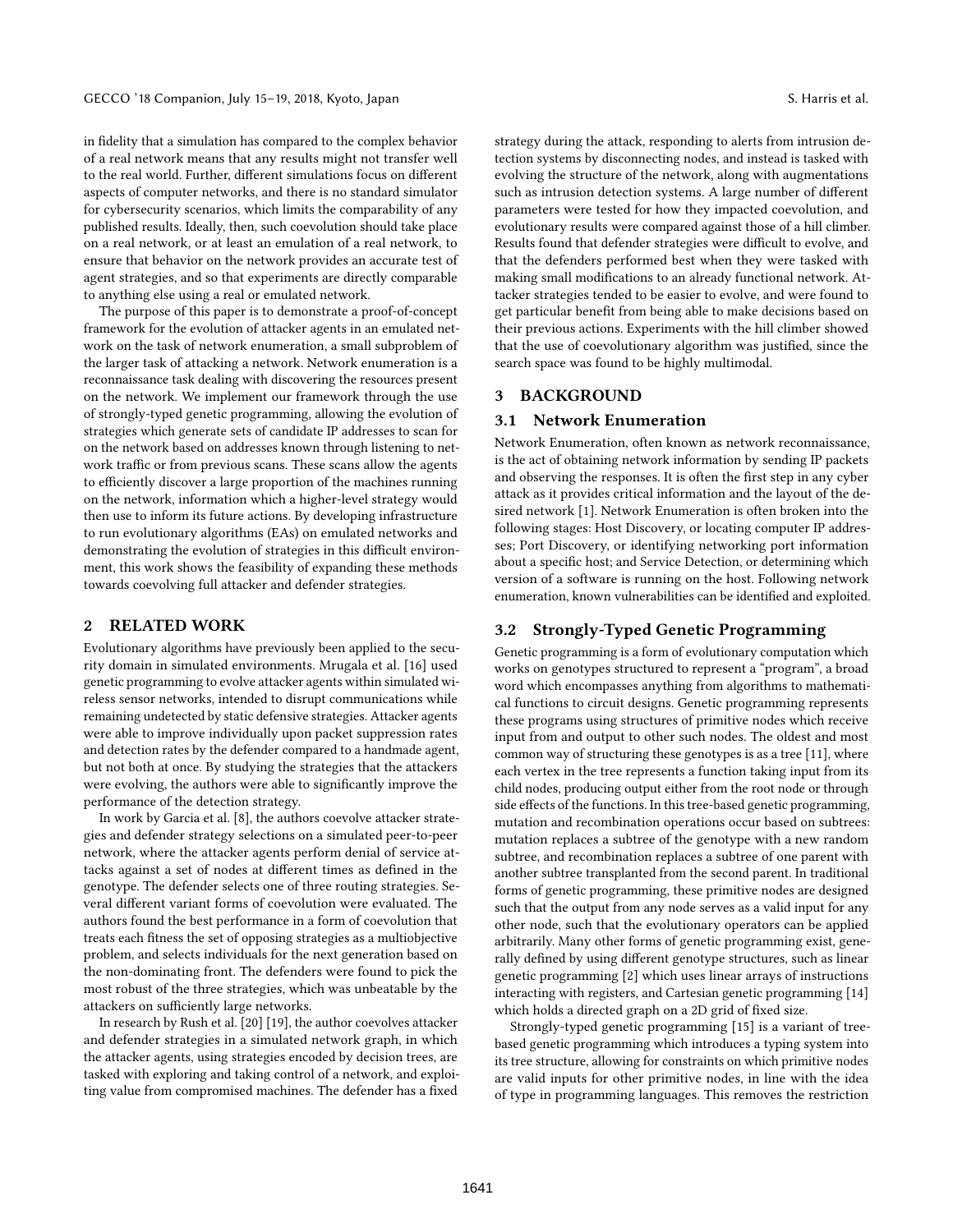Evolution of Network Enumeration Strategies in Emulated Computer Networks GECCO '18 Companion, July 15–19, 2018, Kyoto, Japan

that ordinary tree-based genetic programming has that primitive functions must be carefully designed to all work on the same data type, even when that might be unintuitive. Strongly-typed genetic programming as a result provides greater flexibility for the user in designing genotypes, and also allows the search space to be restricted to prevent function inputs which are clearly nonsensical. As a consequence, the evolutionary operators are more complicated, as they need to prevent type violations.

## 4 METHODOLOGY

#### 4.1 Evolution

4.1.1 Agent behavior. Agents performing the network enumeration task have the ability to listen to traffic on their host machine, and to select specific sets of IP addresses to test using the network scanning tool Nmap [\[12\]](#page-8-13). The core idea of the agent strategy is that, short of a brute-force search, guessing IP addresses on a network involves making predictions about the structure of the network based on IP addresses which are already known. A <sup>10</sup>.1.1.<sup>15</sup> address with a <sup>10</sup>.1.1.<sup>255</sup> broadcast address suggests that there might be other addresses on the <sup>10</sup>.1.1.0/<sup>24</sup> subnet in use. The agents confirm the existence of a new IP address, found either by listening to network traffic or as a result of a previous scan, and use it to generate a new set of IP addresses according to a certain strategy, encoded as a genetic programming tree, to scan for. This is detailed in Algorithm [1.](#page-3-0)

| Algorithm 1: Algorithm for network enumeration agents                   |  |  |
|-------------------------------------------------------------------------|--|--|
| input : GPTree(), which takes an IP address as input and                |  |  |
| outputs a priority queue                                                |  |  |
| Queued $\leftarrow \emptyset$ (A priority queue forbidding duplicates); |  |  |
| <i>Searched</i> $\leftarrow \emptyset$ (A set);                         |  |  |
| Found $\leftarrow \emptyset$ (A set);                                   |  |  |
| while evaluation time $\epsilon$ time limit do                          |  |  |
| if new address IP found by listening then                               |  |  |
| add IP to Found;                                                        |  |  |
| add first 256 elements of GPTree(IP) not in Searched                    |  |  |
| to Queued ;                                                             |  |  |
| if Queued is not empty then                                             |  |  |
| <i>ScanIPs</i> $\leftarrow$ first 256 elements of <i>Queued</i> ;       |  |  |
| remove the first 256 elements of Queued;                                |  |  |
| $NewIPS \leftarrow \text{Scan}(ScanIPS);$                               |  |  |
| add all NewIPs to Found:                                                |  |  |
| for IP in NewIPs do                                                     |  |  |
| add first 256 elements of $GPTree(ID)$ not in                           |  |  |
| Searched to Queued;                                                     |  |  |
| <b>if</b> Queued contains fewer than 256 elements <b>then</b>           |  |  |
| for IP in Found do                                                      |  |  |
| add first 256 elements of $GPTree(ID)$ not in                           |  |  |
| Searched to Queued with low priority;                                   |  |  |
|                                                                         |  |  |
| output: Found, the set of discovered IP addresses                       |  |  |

<span id="page-3-0"></span>4.1.2 Genetic Programming Trees. Our genetic programming trees function by taking an input IP address and generating a set

<span id="page-3-1"></span>Table 1: Genetic programming primitives used

| Name                                               | Output type            | Input types              |  |  |
|----------------------------------------------------|------------------------|--------------------------|--|--|
| addIPs                                             | VOID                   | IP_LIST, SMALL_INT, VOID |  |  |
| Add the IPs to the queue with given priority       |                        |                          |  |  |
| end                                                | <b>VOID</b>            |                          |  |  |
| Terminates execution                               |                        |                          |  |  |
| buildIPs                                           | IP LIST                | BYTE RANGE $\times$ 4    |  |  |
| Generates all IPs within the ranges                |                        |                          |  |  |
| constant                                           | BYTE_RANGE             | <b>BYTE</b>              |  |  |
| A range containing a single constant value         |                        |                          |  |  |
| inputValue                                         | <b>BYTE RANGE</b>      |                          |  |  |
| A range with only the corresponding input octet    |                        |                          |  |  |
| interval                                           | BYTE_RANGE   SMALL INT |                          |  |  |
| An interval of given radius around the input octet |                        |                          |  |  |
| anyValue                                           | BYTE_RANGE             |                          |  |  |
| A range containing all possible values (0-255)     |                        |                          |  |  |
| weightedByte                                       | <b>BYTE</b>            |                          |  |  |
| A byte literal created near 0 or 255 normally      |                        |                          |  |  |
| smallInt                                           | SMALL INT              |                          |  |  |
| An integer value created between 0 and 10          |                        |                          |  |  |
|                                                    |                        |                          |  |  |

of new IP addresses based on the original, each given a certain priority. These new addresses are selected based on the octets present in the original, modified by the associated nodes in the tree. Four such primitive functions exist: using the corresponding value from the input, using the full range of 256 values, generating an interval of a given radius around the input value, and using a constant value initially generated by normal distribution around 0 or 255, representing the intuition that certain special addresses are often located at very low or very high addresses. On execution of the genetic programming tree during the course of the agent algorithm, this will add all IP addresses for which the selected pattern holds to the queue. For example, a generation pattern of  $[inputValue, inputValue, interval(1), anyValue]$  with an input of <sup>10</sup>.1.1.<sup>15</sup> will add all addresses in the range <sup>10</sup>.1.[<sup>0</sup> <sup>−</sup> <sup>2</sup>].[<sup>0</sup> <sup>−</sup> <sup>255</sup>]. The expansion strategy consists of several of these genotypes, each assigned a priority. A key principle of this design is that any possible tree should represent an at least minimally effective strategy, so that genetic operators can not render a strategy nonfunctional and the EA is able to easily find an initial gradient. The full set of genetic programming primitives are listed in Table [1.](#page-3-1) Example trees are shown and discussed in Section [6.4.](#page-6-0)

#### 4.2 Infrastructure

4.2.1 Virtual Environment. For each evaluation, the attacker agent operates within a completely virtual network topology. This topology consists of virtual machines acting as user nodes, firewalls, routers, and various other services as well as virtual bridges that allow high fidelity network switching between the nodes. Real network fidelity ensures that the evolved agent in a virtual topology stays applicable in real networks. More importantly, a virtual topology allows us control over every aspect of an evaluation providing us the ability to limit the network flow within the topology or collect diagnostic data from the nodes while the evaluation runs.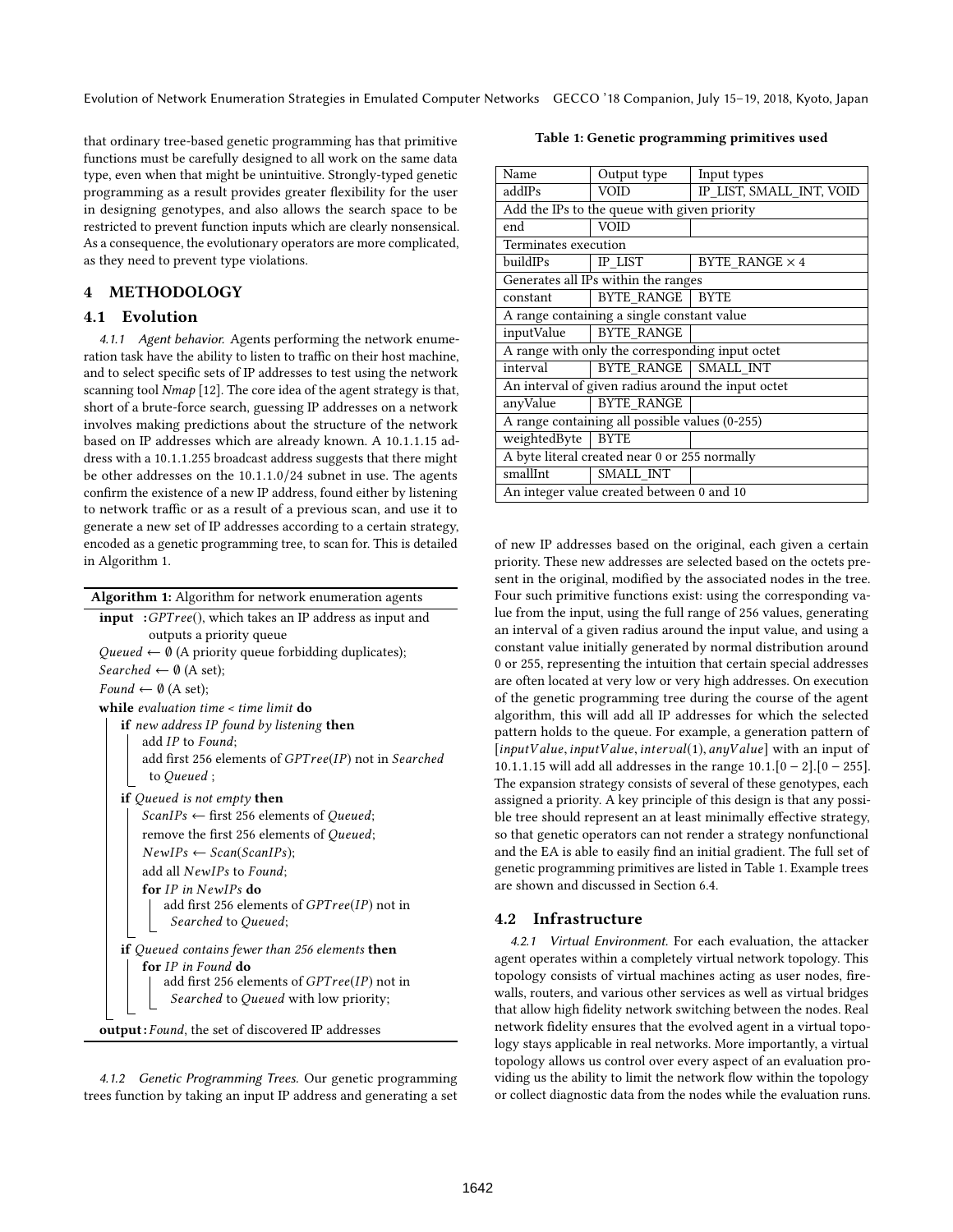GECCO '18 Companion, July 15-19, 2018, Kyoto, Japan S. Harris et al. S. Harris et al.

<span id="page-4-0"></span>

Figure 1: Design of the overarching infrastructure

4.2.2 Infrastructure Design. Figure [1](#page-4-0) shows a high-level graphical depiction of the infrastructure's three core microservices.

The first layer is comprised of the host computer. Every service in this layer runs directly on the host computer's hardware. This layer primarily manages the running and coordination of evaluations by hosting the main administrative components of the infrastructure. Mothership hosts all network enumeration results and metadata the infrastructure and the evolutionary algorithm require to orchestrate each evaluation and generate new genetic programming trees, respectively. Moreover, Mothership is responsible for queuing evaluations to be run on the virtual network. The UFO runs the evaluations by interacting with the virtual machines using a virtualization API, libvirt [\[18\]](#page-8-14), and communicates with the attacker agent on the virtual machines. For each evaluation, a UFO loads the genetic programming tree onto the node the attacker is on, starts the attacker agent, and resets the virtual machine after 60 seconds.

The second layer contains the virtual network. This layer encapsulates the network topology and everything which runs within a virtual machine. The control bridge (control-br) is an important virtual bridge on the host machine which allows point-to-point (or exclusive) communication between the host and each virtual machine in the virtual network. Results and metadata communication must use this communication channel to ensure agents stay isolated in the emulated environment.

Each virtual machine runs the Drone service. Drone provides metrics about the virtual machine's network connectivity which will be used in future experiments.

#### 4.3 Network Layout

4.3.1 Building the Network. The underlying idea behind the network building process is to ensure statelessness between evaluations and experiments. Any action the attacker agent performs on the network alters the state of the network that the action affects with regards to system logs or system memory. In future work, a defender could utilize this change in state if not reset to more quickly identify an attacker than would otherwise possible, skewing



Figure 2: Network Topology used for All Experiments

subsequent evaluations. To mitigate these problems, the network is build using the following procedure:

- (1) The network building tool reads from a configuration directory which describes the network topology.
- (2) The builder feeds these configurations into vmbetter, a tool designed to work in Sandia National Laboratories' minimega [\[5\]](#page-8-15) project, which builds a custom virtual machine images.
- (3) These virtual machine images are registered with the virtualization library *libvirt* [\[18\]](#page-8-14) and connected using virtual bridges specified in the configuration.
- (4) A snapshot is created which can be later reverted to for a fresh machine state.

4.3.2 Network Design. The network design simulates a basic small scale enterprise network with three main enclaves.

The administrative enclave contains the machine a network administrator would use to access the network. Currently, there is no difference between an administrative machine and a regular user machine, but future experiments will require this administrative machine to access certain services. A website administrator agent runs on this machine and generates SSH traffic to the two servers located in the servers enclave.

The servers' enclave hosts internal services an enterprise needs to run. In this specific instance, two servers are running HTTP and HTTPS servers, respectively. This domain provides a target for generated traffic which increases the fidelity of the network by providing the "white noise" of normal network users.

Lastly, the users enclave encapsulates all of the users subnets located in the enterprise. These user nodes would include things like guests accessing internal services, employees working on the network, and other normal network usages. On each of these nodes, a web crawler agent generates traffic to the HTTP and HTTPS servers to further increase the "white noise" on the network.

The core router infrastructure in our network is static, mimicking an enterprise environment. All non-routing nodes are dynamically served network information through internal DHCP servers sitting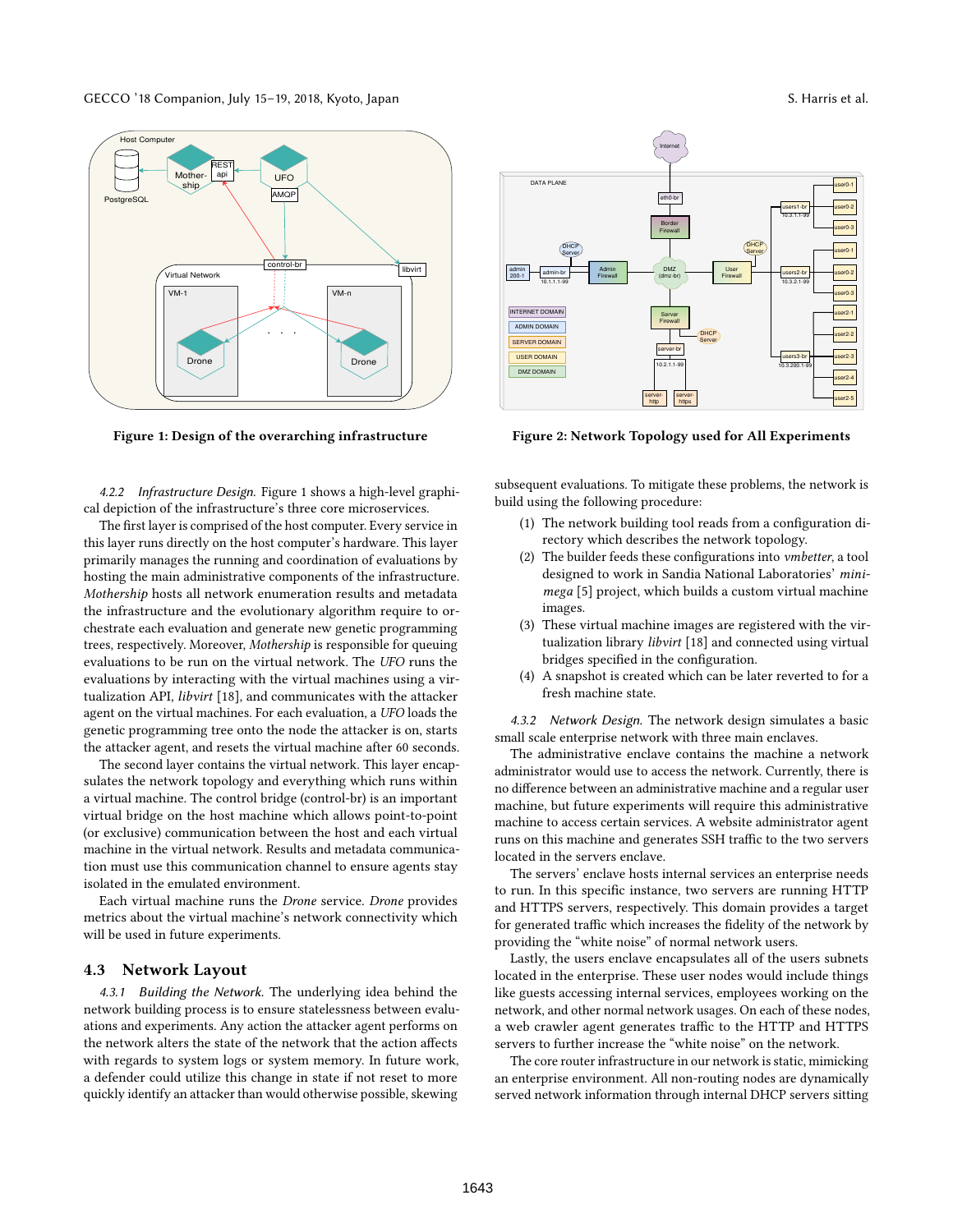Evolution of Network Enumeration Strategies in Emulated Computer Networks GECCO '18 Companion, July 15–19, 2018, Kyoto, Japan

on each domain's firewall node. At the beginning of an evaluation each node is given a new IP address to prevent agents from learning static addresses.

We have intentionally started our attacker agent in the administrative domain allowing the agent to see the traffic from the website administrator but not the user agents. Our attacker must then evolve to detect these unknown nodes. For the purposes of this experiment, being located on the admin node provides no special advantage to the attacker beyond seeing its traffic.

## 4.4 API

Our Application Programming Interface (API) abstracts low-level implementation into high-level easy-to-use actions for attacker, defender, user agents, and their programmers. Agents require the ability to manipulate network structures, gather network and host forensics, review logs, among other sensory actions in order to execute high-level strategies and objectives over the course of both development and evolution. The main features currently implemented leverage Libnmap [\[17\]](#page-8-16) and Pyshark [\[9\]](#page-8-17) for interacting with raw data from hosts.

## 5 EXPERIMENTS

#### 5.1 Experimental Procedure

To begin an experiment, we build the virtual network on specified host computers using Ansible [\[6\]](#page-8-18). Upon completion, the evolutionary algorithm can then submit sets of evaluations to the infrastructure to be run. The infrastructure takes each genetic programming tree and runs the attacker agent with that tree on an available virtual network, executing in parallel with evaluations on other virtual networks. The evaluation runs for sixty seconds, reports the results to the infrastructure, and then the network is reset for the next evaluation.

The attacker strategy is assigned a fitness equal to the number of discovered IP addresses during evaluation. After all evaluations have been run for the current generation, the EA collects the results from the infrastructure, generates a new generation of individuals, and again submits them to be run. This procedure repeats until termination of the EA.

#### 5.2 Parameters

One of the key difficulties with evolution in an emulated environment is combating the time constraints inherent to agents executing commands in real-time. Additionally, the overhead of restoring the network state between each evaluation further lengthens experiment times. While work on simulated computer networks, such as that by Rush et al. [\[20\]](#page-8-4), can run nearly 100,000 evaluations per experiment, a single evaluation on our emulated network takes multiple minutes, meaning that the run-time of only 1,000 evaluations can exceed 50 hours, excluding parallelization. Future reductions in infrastructure overhead can improve this somewhat, but there remains the necessary requirement of running agents in real-time in order to maintain fidelity of the experiments. This time limitation is fundamental to the use of a real network and limits the performance of the EA: it would be desirable to use larger populations or to run multiple evaluations per attacker to reduce noise, but these things would come at an extreme time cost, so evolution can

#### <span id="page-5-0"></span>Table 2: Evolutionary parameters

| <b>Generation</b> limit      | 50      |
|------------------------------|---------|
| Selection population $(\mu)$ | 18      |
| Child population $(\lambda)$ | 18      |
| Total evaluations            | 900     |
| Mutation fraction            | 25%     |
| Recombination fraction       | 75%     |
| Initial tree height          | $3 - 7$ |
| Parallel evaluations         | 6       |

only be given fairly limited resources. Table [2](#page-5-0) lists the parameters chosen for these experiments.

Fitness proportionate selection is used to select individuals for parent selection, primarily due to certain properties of the fitness function used. Since evaluations take place in an emulated environment, a small amount of noise can result in individual evaluations having unusually high or low fitness scores; fitness proportionate selection reduces the bias of this. For survivor selection, truncation selection was chosen, since a level of elitism is needed to maintain the relatively small integral gains late in evolution of occasional new strategies which find only one or two more IP addresses than their rivals.

Genetic programming trees are generated using a variant of the grow method from strongly-typed genetic programming [\[15\]](#page-8-12). This variant precomputes the possible heights that can be reached for a subtree with a given data type as the root, and then makes sure to select primitives such that at least one subtree reaches the desired height. The other subtrees are generated as normal through the grow method. No parsimony pressure was needed to control the growth of the trees during evolution, because larger trees tend to add more addresses to the queue for each input, and as such an excessively large tree is usually less efficient in search than a moderately-sized one.

#### 5.3 Alternative Optimization Strategies

In order to gauge the effectiveness of the EA as a method of generating attacker agent strategies and justify its use for this problem, two simpler optimization strategies were implemented: a random generator, and a first-choice hill climber. These were each run for the same number of evaluations that the EA was given. The random agent generator simply generates agents at random in the same way that the EA generates its initial population, and returns the best generated strategy. The first-choice hill climber stores its best strategy, and successively generates children by mutation of the best strategy, keeping the one with the highest fitness between the stored strategy and the children. Due to the availability of parallel evaluation, several children are generated in parallel groups, rather than each in sequence. This includes the initial genotype, which selects the best of several randomly generated trees.

#### 6 RESULTS

#### 6.1 Evolutionary Results

Five runs of the EA were recorded. Figure [3](#page-6-1) shows a graph of best and average fitness over time for these runs. Evolution was usually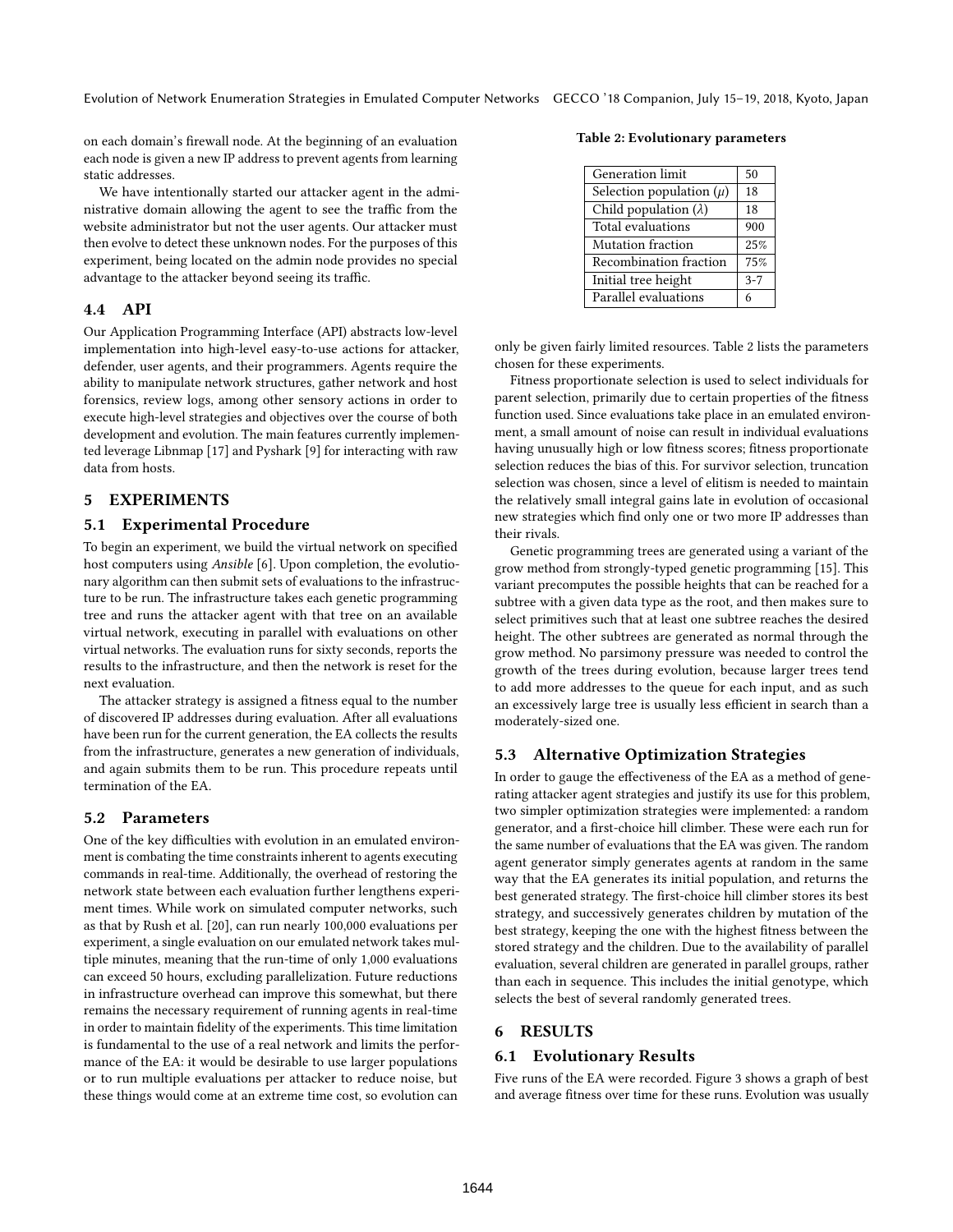<span id="page-6-1"></span>

Figure 3: Average and best fitness over time for the EA, across each of five runs

rapidly able to find IP expansion strategies which could discover 74% of the network, which corresponds to the entire network excepting the 10.3.200.0/24 subnet, which it tended to have difficulty finding due to the 200 octet's distance from any others. Only one of the five experimental runs developed a strategy able to discover that subnet. Of particular note is that all experiments appeared to suffer from premature convergence, often even before reaching that 74%, indicating that they were frequently getting trapped in local optima. This is explored further in Section [6.4.](#page-6-0)

#### 6.2 Random Generation

900 randomly-generated strategies were analyzed to determine the effectiveness of evolution compared to a trivial algorithm. The average fitness of a random strategy was 20%, far less than the average fitness of strategies generated during evolution, which reached 55% in later generations. This demonstrates that evolutionary operators were much more effective at generating new strategies than random chance. A histogram of the generated strategies' fitnesses is provided in Figure [4.](#page-6-2) Only 8 of the 900 random strategies were able to find more than 50% of the network, and just 1 out of 900 reached a fitness of 74%, even though such strategies were often discovered very early on in evolution.

## 6.3 Hill Climber

Three runs of a hill climber were recorded, in order to better analyze the fitness landscape. The results of the EA suggested that there were problems with premature convergence to local optima. As hill climbers do nothing but converge to a local optimum, they are well-suited to examining these issues further. The best and average fitness values over time for the hill climber are shown in Figure [5](#page-6-3) and a comparison with the EA and with random search is shown in Figure [6.](#page-7-0) While the EA produced higher-fitness individuals on average than the hill climber as a result of recombination, both were nearly identical on average in terms of best fitness over time. In two of the three runs, the hill climber was in fact able to to reach similar maximum performance to the EA, reaching local optima with 74% fitness early on. This provides further evidence that future research should include a focus on escaping local optima, which is discussed in Section [6.4.](#page-6-0) However, the hill climber used was still

<span id="page-6-2"></span>

Figure 4: Fitness distribution of 900 strategies produced through random generation

<span id="page-6-3"></span>

Figure 5: Average and best fitness over time for the hill climber, across each of three runs

working with the same genetic programming trees, under the mutation operator, so its unexpectedly high performance still supports the effectiveness of this work's selection of genetic programming primitives and agent design. The hill climber relies on the smooth gradient produced deliberately by the agent structure in order to function as well as it does.

#### <span id="page-6-0"></span>6.4 Individual Strategies

The most successful individuals tended to develop similar strategies. Given an input IP address consisting of four octets, high-performing strategies mostly responded by searching intervals on the second and third octets in order to locate new subnets near already discovered ones, as well as searching the full set of possible values on the fourth octet in order to find the addresses randomly distributed by DHCP in that subnet. An example of such a strategy is shown in Figure [7.](#page-7-1)

This strategy first searches for subnets near known ones, with the same fourth octet value as the known IP. When those have all been searched, it then searches the entire [0–255] range for the fourth octet on each subnet it is located. Finally, if nothing else is found, it looks for any possible IP addresses with a 3 in the second octet, which allows it to locate addresses on the user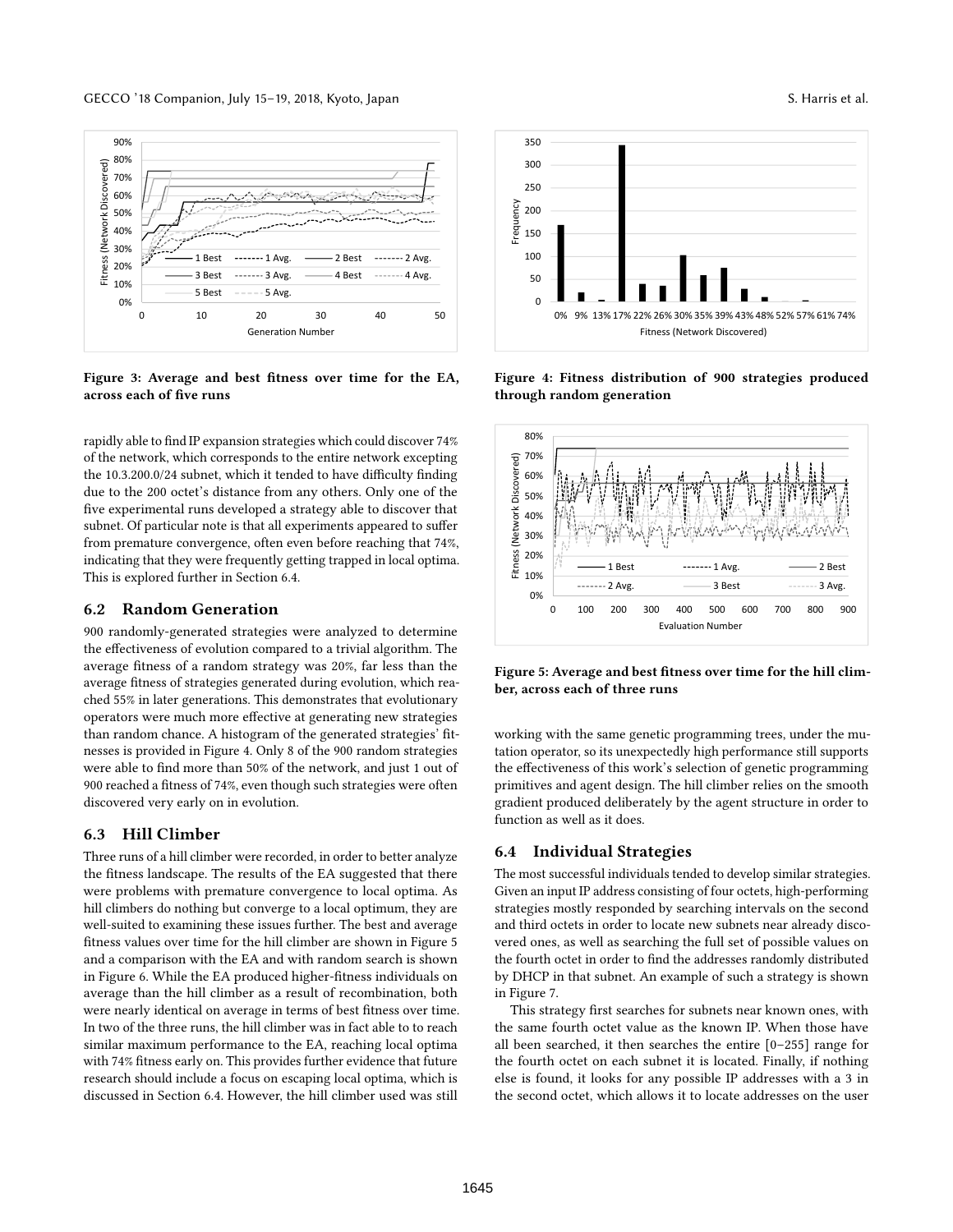<span id="page-7-0"></span>

Figure 6: Comparison of average and best fitnesses over time between the EA, hill climber, and random generation, averaged over all runs.

<span id="page-7-1"></span>

| For input IP a.b.c.d:                  |              |
|----------------------------------------|--------------|
| • Queue a. [ $b\pm8$ ]. [ $c\pm1$ ]. d | (Priority 2) |
| • Oueue a.b.c. $[0-255]$               | (Priority 3) |
| • Queue a.3. $[0-255]$ . $[0-255]$     | (Priority 5) |



subnets through brute force. Upon finding one, it will have new higher-priority values to search again.

The hill climber was able to find similar solutions fairly quickly, indicating that such a solution can be found by evolution using only small, incremental improvements. However, this strategy leaves no clear incremental improvement that would allow it to discover the 10.3.200.0/24 subnet, which is located much further away from the others than the use of interval expansions would be able to cover. A strategy that can discover the 10.3.200.0/24 subnet would instead need to be searching for shared octet 4 addresses across different subnets on octet 3, and might particularly exploit the fact that the user subnets all share a 10.3.\*.254 address. The immediately appealing success of the former strategy however makes it difficult for the EA to explore different approaches due to a lack of factors promoting population diversity.

Low population diversity can be caused by excessive selection pressure or the properties of the fitness landscape, but also by issues such as the low population being used in this work due to the time constraints of evaluation. This indicates that a first step in improving the performance of the EA should be analyzing metrics of diversity in the population over time, such as those presented in Burke et. al [\[3\]](#page-8-19). Insufficient diversity in the population need not only be improved through adjusting parameters to encourage it, however. It is not uncommon to directly promote diversity through various methods, such as including it as a second objective function in a multiobjective framework. A particular mechanism of measuring diversity for genetic programming trees is given by Burks and Punch [\[4\]](#page-8-20). By increasing diversity in the population, the EA can be made to hold on to more novel genotypes even if they are not

as immediately lucrative to exploit, which would help with the problems seen here.

#### 7 CONCLUSION

Despite the remaining difficulties in need of further study, this work serves as a proof of concept of the idea that effective strategies for a cyber-attacker agent can be evolved on an emulated computer network running in real-time. Unlike in a simulation, these emulated agents are interacting with all the complexities of a real network, and have to deal with problems such as unreliable network scanning functions and benefits such as overhearing network control packets, all of which might not have been implemented in a simulation, and all of which allow evolved agents to be that much better adapted to the minutia of functioning in the real world. While the task being attempted by the agents is simple on its own, it is one of many parts of a much larger problem, all of which can be explored in an emulated network using similar principles in the future.

## 8 FUTURE WORK

#### 8.1 Coevolution

A key component in replicating a realistic security scenario is the presence of a defender who controls the computer network and is attempting to keep the network secure against the attackers. The defender agent should be able to take actions in the interests of security both in preparation for future attacks, such as configuring intrusion detection software and modifying the network topology, and during the attack, such as shutting down computers or network connections. All of these sorts of actions can have a significant cost to the defender, in terms of cost and effort to implement, but also in terms of impact to the user. A network can be made perfectly secure by blocking all traffic, but this also makes it useless. The defender, then, must learn to make a reasonable tradeoff between security and usability.

Allowing competitive coevolution between the attacker and defender agents, such that the two populations are evolved together with combined fitness evaluations, provides for an interesting set of possibilities. Such an arrangement would ideally result in an "arms race" effect in which the attackers would evolve to better exploit new vulnerabilities in the network, while the defenders would need to evolve to defend against those new strategies. Effective coevolution without cycling ensures that population members maintain effectiveness against opponents from past generations. As a result, attackers and defenders evolved in this way should be effective against most attack or defense strategies that developed during evolution. One could imagine using a replica of an existing computer network as a baseline, and evolving a set of modifications and security strategies tailored directly to that network able to stand up reasonably against everything the attacker was able to develop.

#### 8.2 Benign-Human Mimicking Agents

An additional part of the network ecosystem is important for replicating real network behavior is the users, who provide a variety of benefits to the attacker. Attackers can gain information about the structure of the network by listening to user communications with network services. User activity also makes the state of the network more dynamic: for example, users logging into machines might